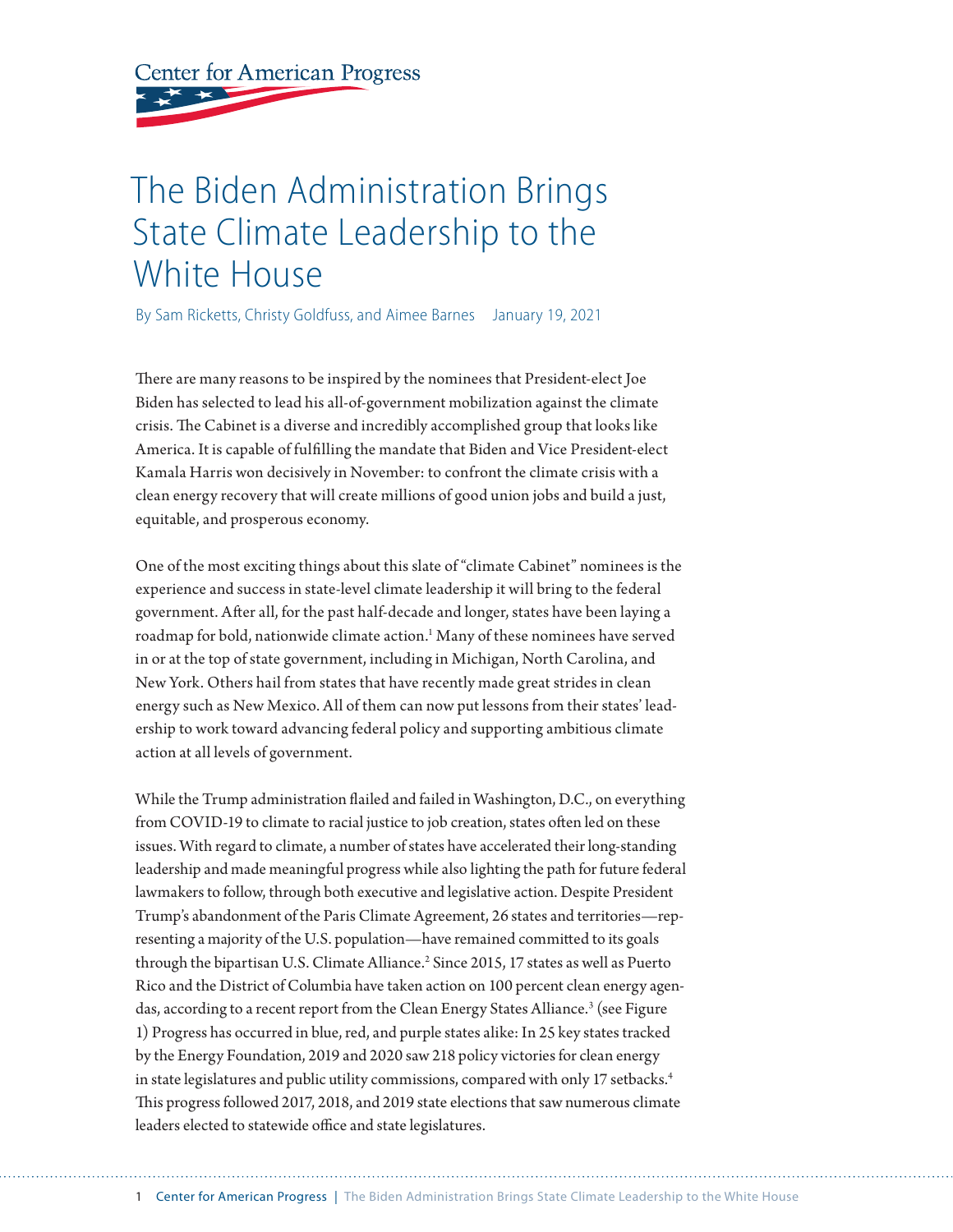#### **FIGURE 1 100 percent clean energy policies by state as of January 2021**



Note: California has both a 100 percent clean energy requirement and an economywide greenhouse gas reduction program. Illiniois and Minnesota are considering 100 percent clean energy legislation.

Source: Author's review of relevant state policies, updated from John Podesta and others, "State Fact Sheet: 100 Percent Clean Future"<br>(Washington: Center for American Progress, 2019), available at https://www.americanprog ports/2019/10/16/475863/state-fact-sheet-100-percent-clean-future/.

States, along with local governments and tribal nations, have made important strides in everything from renewable energy deployment and conservation of public lands to environmental justice and support for high-quality clean energy jobs.<sup>5</sup> According to an analysis for the U.S. Climate Alliance conducted by the Rhodium Group, 133,000 clean energy jobs were created in alliance states between 2016 and 2019, at a growth rate of nearly 7 percent,<sup>6</sup> outpacing the national economywide job growth rate during the same period.<sup>7</sup>

Now, the lessons of climate leadership must travel from the state house to the White House—and the Biden-Harris administration's picks for its 'climate Cabinet,' are a good start. The new administration and Congress should learn from states' experience implementing transformative policies on the ground and should engage states' existing advocacy coalitions. Crucially, they should also pursue a policy and investment agenda that directly engages states and further empowers state and local governments to continue their climate leadership. For their part, the same advocates and lawmakers who have fought to make this progress happen across states now need to help guide the federal government. Thankfully, the Biden administration—with its slate of nominees for national climate adviser, the U.S. Environmental Protection Agency (EPA), U.S. Department of Energy, U.S. Department of the Interior, and Council on Environmental Quality (CEQ )—is laying a strong foundation to take lessons learned in states to the federal level.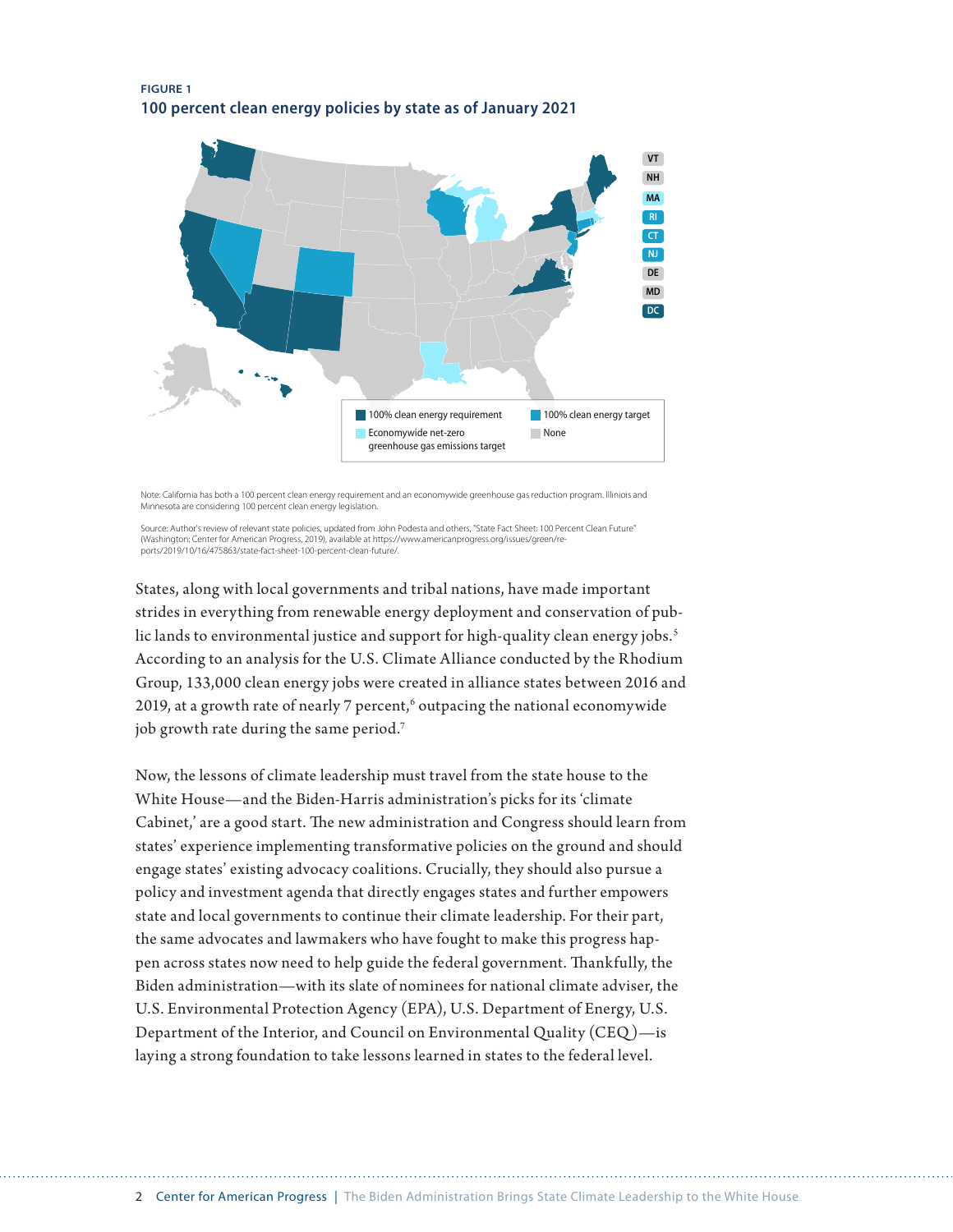# 'Building Back Better' with lessons from states

The lessons of state-level climate action, along with lessons from cities, tribal nations, and environmental justice communities, $^{\rm 8}$  have already informed the "Build Back Better" climate plan that Biden and Harris campaigned on to win the presidential election with more than 81 million votes.9 It is the most ambitious and comprehensive climate platform ever embraced by an American president. The climate plan includes commitments to new sectoral standards and strategies for agriculture, buildings, electricity, industry and transportation—including 100 percent carbon-free electricity by the year 2035—to lead in reaching net-zero greenhouse gas pollution throughout the U.S. economy by midcentury; calls for \$2 trillion in investments in clean energy and sustainable infrastructure and for at least 40 percent of those investments to benefit disadvantaged communities; and draws inspiration from a climate movement that has increasingly coalesced around a "standards, investments and justice" framework to confront the climate challenge in this new decade.10

To achieve this bold vision, Biden has said his administration will launch an unprecedented "all-of-government" effort.<sup>11</sup> Leading this bold agenda will be a slate of domestic Cabinet nominees with hard-earned experience from state-level fights.

## **Biden's 'climate Cabinet' nominees**

**Gina McCarthy**, appointee for national climate adviser Former EPA administrator and current president of the Natural Resources Defense Council.

**Rep. Deb Haaland** (D-NM), interior secretary-designate Congresswoman representing New Mexico's first congressional district and a member of the Laguna Pueblo. If confirmed, she will be the first Native American to serve in a presidential Cabinet.

#### **Michael Regan**, EPA administrator-designate

Current secretary of the North Carolina Department of Environmental Protection. If confirmed, he will be the first Black man to serve as EPA administrator.

**Former Gov. Jennifer Granholm** (D-MI), energy secretarydesignate

Former governor and attorney general of the state of Michigan, and the first woman to hold each position.

**Brenda Mallory**, chair-designate of the White House CEQ Former general counsel at CEQ and the EPA during the Obama-Biden administration. If confirmed, she will be the first Black woman to lead CEQ.

**Ali Zaidi**, deputy national climate adviser-appointee Former Obama-Biden administration climate official, current New York state deputy secretary for energy and environment, and a Pakistani immigrant.

#### **Other notable climate officials in the Biden-Harris**

**administration:** former Secretary of State John Kerry, special presidential envoy for climate change; Brian Deese, director of the National Economic Council; former South Bend, Indiana, Mayor Pete Buttigieg, transportation secretary-designate; former Federal Reserve Chair Janet Yellen, treasury secretarydesignate; former Gov. Tom Vilsack (D-IA), agriculture secretarydesignate; Neera Tanden, Office of Management and Budget director-designate; Gov. Gina Raimondo (D-RI), commerce secretary-designate; Boston Mayor Marty Walsh (D), labor secretary-designate

3 Center for American Progress | The Biden Administration Brings State Climate Leadership to the White House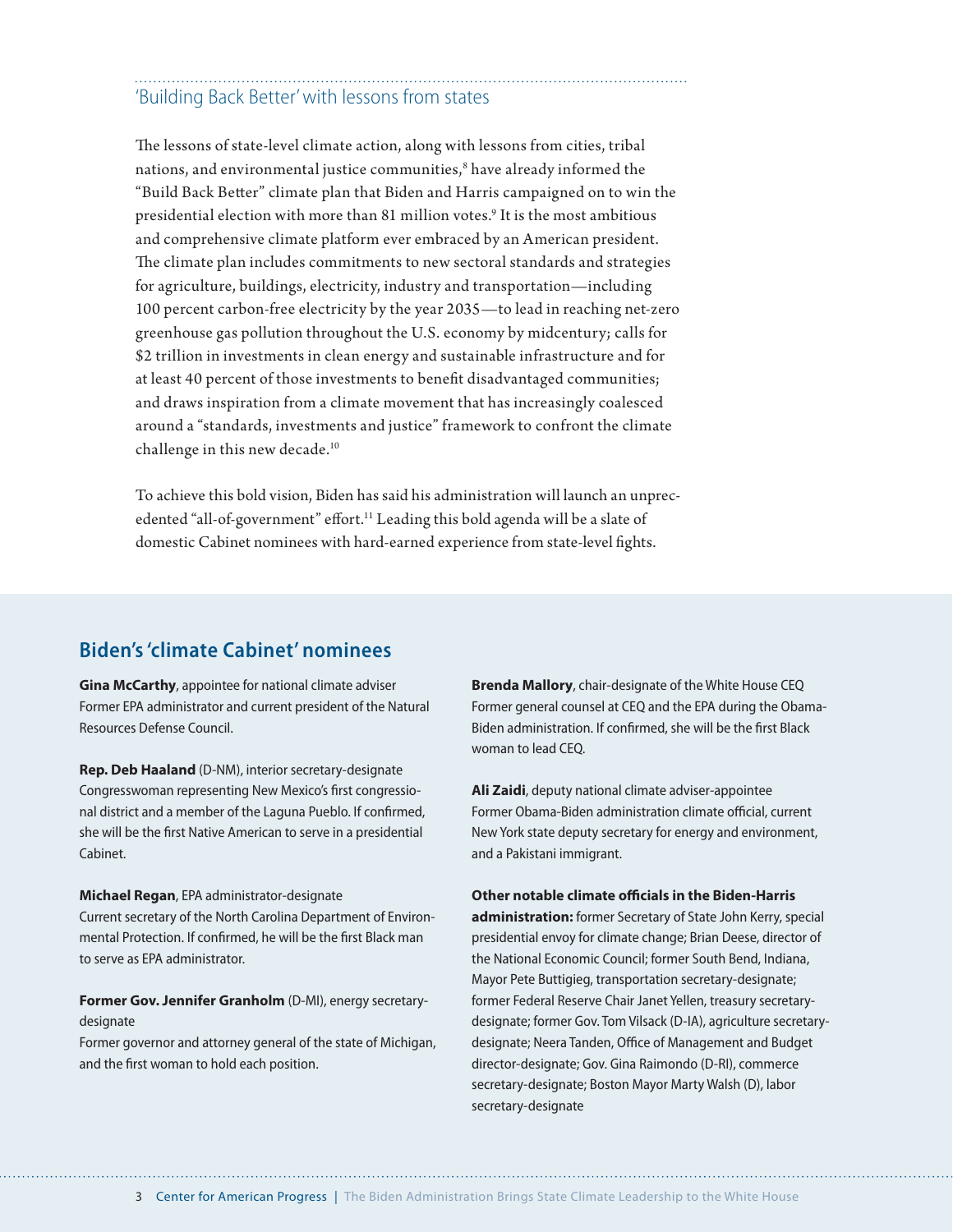**Michael Regan**, Biden's pick to lead the EPA, has served as secretary of the North Carolina Department of Environmental Quality (NCDEQ ) for Gov. Roy Cooper (D-NC). He played an important leadership role on the North Carolina Clean Energy Plan, which is designed to slash greenhouse gas pollution from the electricity sector to 70 percent below 2005 levels by 2030, foster energy affordability, and accelerate clean energy innovation and economic opportunity.<sup>12</sup> Regan also established the state's first environmental justice and equity board, intended to "elevate the voices of the underserved and underrepresented" in his agency's work.<sup>13</sup> These are key experiences, given the important role the EPA will play in the next administration's climate agenda—especially toward building a clean energy economy with equity and justice and setting the country on a path to 100 percent carbonfree power by 2035.<sup>14</sup>

Notably, in North Carolina, Regan and Gov. Cooper have been forced to pursue these efforts without much cooperation from the state legislature, whose Republican leadership continues to deny the clear science of climate change and do everything it can to obstruct the governor's agenda.<sup>15</sup>

Moreover, in December 2019, the NCDEQ under Regan reached an agreement with Duke Energy and community advocates that has resulted in the greatest coal ash cleanup in American history.16 This demonstrated experience is also important for the administrator-designate role, given that the Trump administration's EPA has eviscerated any semblance of environmental accountability for corporate polluters over the past four years.<sup>17</sup>

Former Michigan **Gov. Jennifer Granholm**, the nominee for energy secretary, is also uniquely suited to lead in a moment of both economic and climate crises. She served as the governor of Michigan, when the state and nation were last slammed with economic calamity during the Great Recession. Working with the Obama-Biden administration, Granholm championed recovery investments in clean energy jobs and helped to save the auto industry from collapse.<sup>18</sup> She worked with a split legislature to establish Michigan's renewable portfolio standard and energy efficiency resource standard (EERS), net-metering program, and clean energy tax incentives.19 According to the American Council for an Energy-Efficient Economy, the EERS has led to more than \$2.5 billion invested in clean energy measures and more than \$8 billion in cost savings for customers.<sup>20</sup> She also led the creation of Michigan Saves, one of the nation's first and most effective green banks financing job-creating clean energy solutions.<sup>21</sup>

Granholm's experience in Michigan should suit her well for the critical role that the U.S. Department of Energy will play in the Build Back Better agenda, especially in working closely with states. The tools available through the Energy Department include pursuing innovative financing for clean energy deployment through a newly reformed loan program office; setting standards that drive decarbonization in appliances and buildings; and aggressively deploying new powers that Congress has given the agency to commercialize clean tech innovations.<sup>22</sup>

The lessons of climate leadership must travel from the state house to the White House.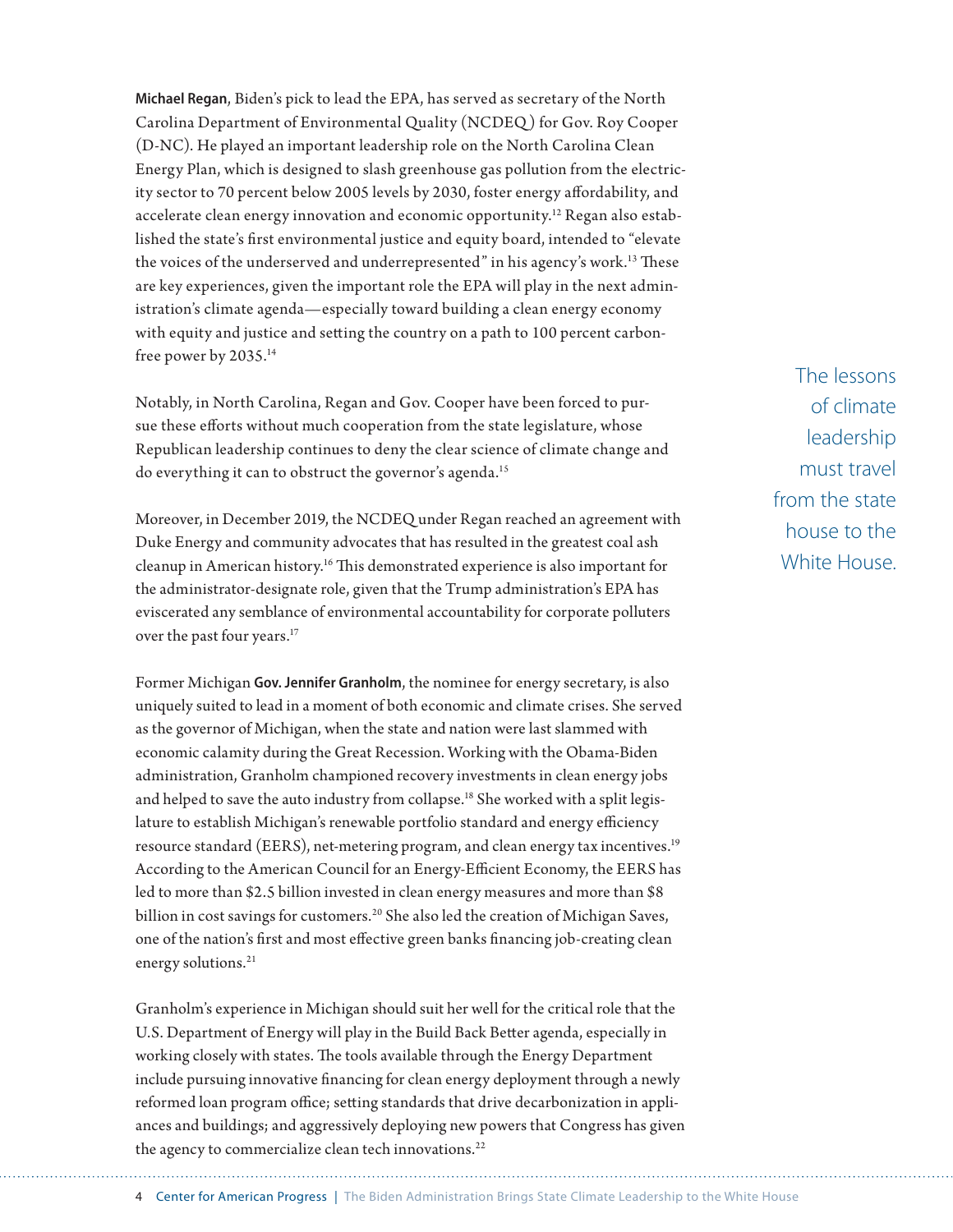Granholm's experience with the Michigan-centered U.S. auto industry could also prove critical to the success of Biden's agenda toward 100 percent clean, zeroemission vehicles.<sup>23</sup> On clean cars, too, states have been on the cutting edge: 13 states have signed up for California's more aggressive fuel economy standards, even as the Trump administration has targeted those regulations.<sup>24</sup> In late 2020, California announced plans to require 100 percent zero-emission new vehicle sales by 2035 and was followed quickly by New Jersey and Massachusetts.<sup>25</sup> More states are likely to take similar actions.

**Gina McCarthy**, before leading the EPA during the Obama-Biden administration, served as a state environmental regulator in Massachusetts and Connecticut for both Democratic and Republican governors. McCarthy has now been tapped to serve as the first national climate adviser, responsible for leading and orchestrating an all-of-government climate effort from the new White House Office of Domestic Climate Policy.26

While in Connecticut, McCarthy led implementation of the Regional Greenhouse Gas Initiative that has driven carbon reductions in the power sector and now has 11 member states in the Northeast and Middle Atlantic, with Pennsylvania expected to join soon.<sup>27</sup> During her time in Massachusetts, the state advanced a legal case against the federal government that culminated in the 2007 *Massachusetts v. Environmental Protection Agency* Supreme Court decision, which empowered the EPA to regulate greenhouse gas pollution under the Clean Air Act.28 During her time leading the EPA during the Obama administration, she drew on her state-level experience and will need to do so again from the White House in the new administration.

**Ali Zaidi**, who with McCarthy will lead Biden's climate agenda as deputy national climate adviser, has recently served as New York state's deputy secretary for energy and environment. In that role, he contributed to the state's considerable climate leadership. Earlier this year, New York announced the country's largest-ever renewable energy procurement, which incorporated prevailing wage requirements to ensure high-quality union jobs.<sup>29</sup> Zaidi has helped in implementing the state's Climate Leadership & Community Protection Act (CLCPA)—one of the most ambitious legislative efforts in the nation with deep and historic commitments to environmental justice.<sup>30</sup>

**Rep. Deb Haaland** (D-NM), interior secretary-designate. is one of the first Native American women to hold office in Congress, where she represents New Mexico—a state that has undertaken a bold climate agenda. The New Mexico Energy Transition Act was signed into law in 2019, requiring utilities to reach 100 percent carbon-free energy and ensuring support for workers and coal communities experiencing the ongoing energy transition. $31$  New Mexico is also in the process of promulgating new regulations to limit methane pollution from oil and gas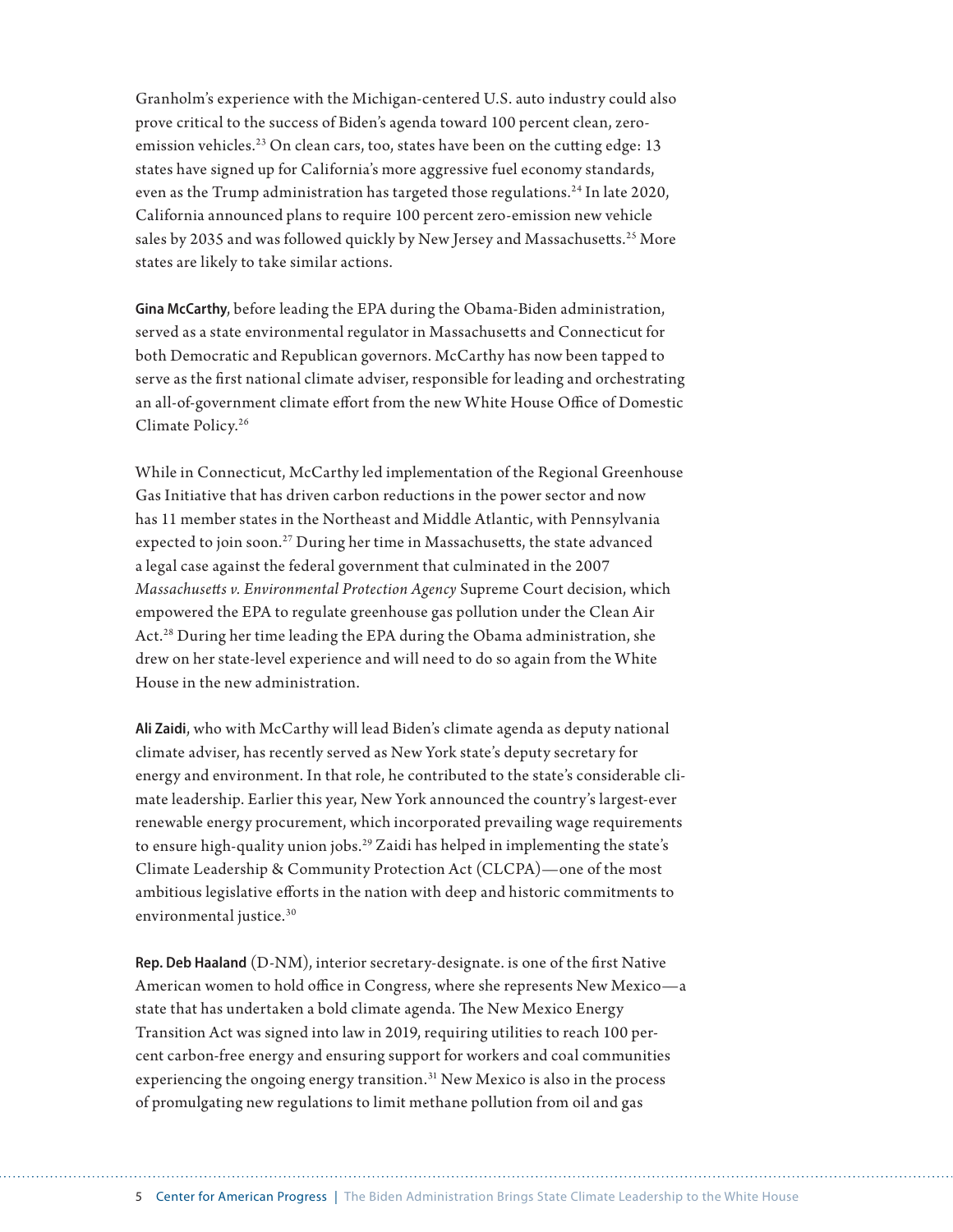operations, an important counter to the Trump administration's work unraveling federal rules.32 Given the Interior Department's vast authority over public lands and associated fossil fuel development, New Mexico's path-breaking work on just transition policies could provide important templates for the federal government. In addition, Rep. Haaland brings critical tribal policy experience to the Cabinet, both as an enrolled member of the Laguna Pueblo and from years of experience as a tribal administrator.<sup>33</sup> These experiences uniquely position her to center environmental justice in the agency's work and meaningfully engage tribal leaders and environmental justice advocates in policy development and implementation.

**Brenda Mallory**, in leading the White House CEQ as its new chair, will also no doubt seek to partner with and, where appropriate, borrow from state- and locallevel policy actions. This is particularly the case with regard to community-driven leadership on environmental justice and the incorporation of climate change and equity into environmental decision-making under the National Environmental Policy Act. Since serving at CEQ under the Obama administration, Mallory has worked to advance climate and environmental justice across southern states at the Southern Environmental Law Center.<sup>34</sup> Under her leadership, CEQ could play a crucial role engaging with state and local governments, tribal nations, and communities around a shared vision and on-the-ground implementation of transformative action on climate and environmental justice.

Beyond the aforementioned domestic climate Cabinet nominees, there are many more opportunities for state and local climate leadership to shape Biden's climate agenda. In a whole-of-government effort, every agency has a role to play. The U.S. Department of Transportation, for example, which will be led by former Mayor Buttigieg, must be a leader in reducing carbon and local pollution from transportation—America's largest source of greenhouse gas emissions—from cars, trucks, aviation, and shipping.35 Former Gov. Vilsack will reprise his role as agriculture secretary, to which he will again bring experience leading a state that has been on the cutting edge in renewable energy.36 Gov. Raimondo, whose state is home to America's first commercial offshore wind energy project, has been picked to lead the U.S. Department of Commerce with oversight over marine conservation, advanced manufacturing, and local economic development.37 Boston Mayor Walsh, the chair of Climate Mayors, was tapped to be labor secretary.38 Biden will also install a state climate leader at the U.S. Department of Health and Human Services, California Attorney General Xavier Becerra, who has challenged the Trump administration on more than 100 regulatory rollbacks, with most of the lawsuits regarding environmental protection.39 Becerra also established a first-of-its-kind Bureau of Environmental Justice within the California Department of Justice.<sup>40</sup>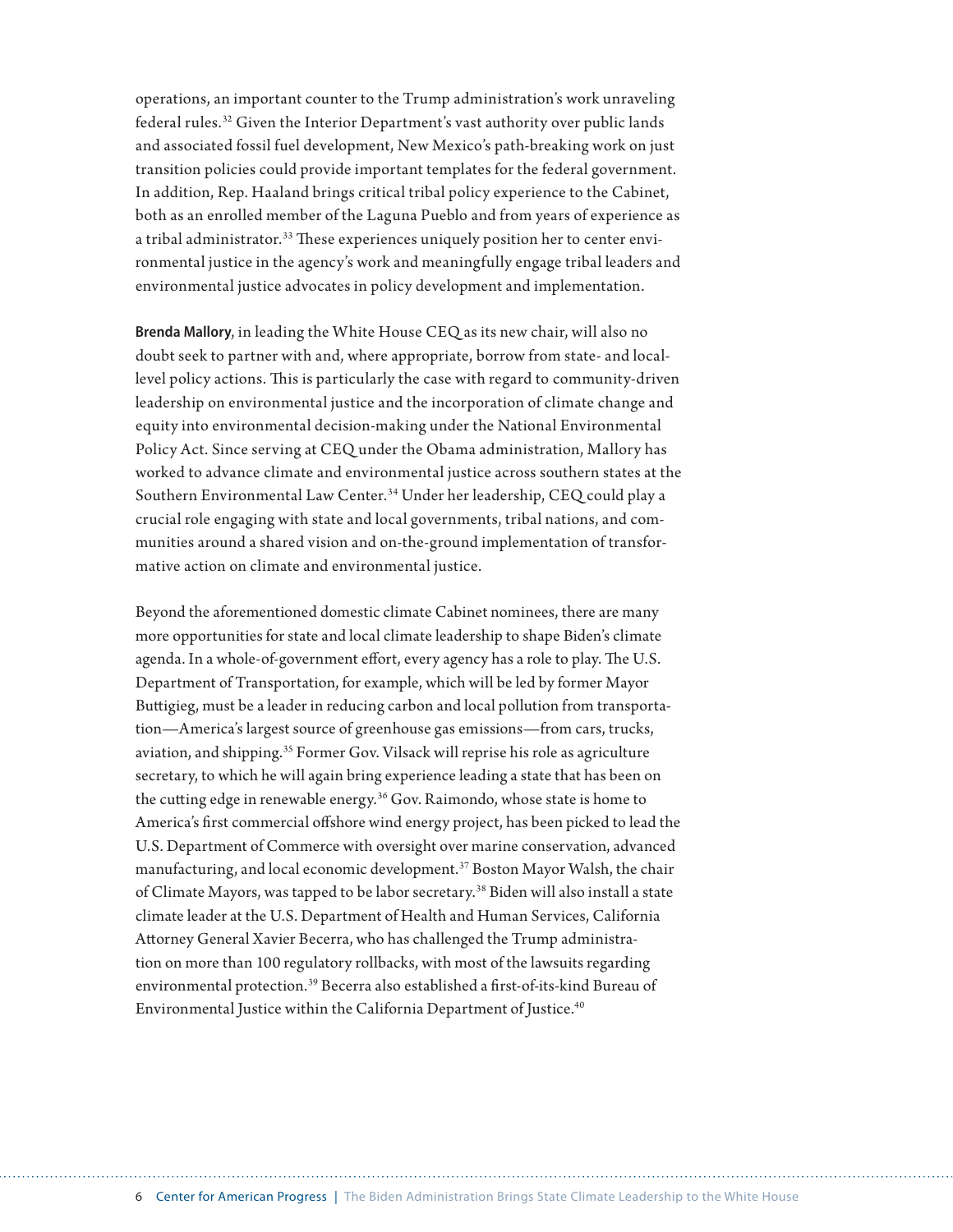# From the state house to the White House: A roadmap for climate, jobs, and justice

Even before Biden and Harris and their team of appointees take office and begin to implement their agenda, the national conversation on climate policy solutions is already being informed by important breakthroughs at the state level.

In October 2019, CAP published its report, "A 100 Percent Clean Future," offering a suite of federal climate policies to achieve net-zero greenhouse gas pollution by midcentury.41 This report borrowed from the considerable progress states have made on 100 percent clean energy agendas for climate, jobs, and justice.<sup>42</sup> The report called for "learning from state and local successes, building strong coalitions, and putting the needs of workers and historically disadvantaged communities at the center of the process" in federal policymaking.43 In April 2020, CAP published another paper arguing that with such progress, states are laying a road map for climate leadership.<sup>44</sup> (Disclosure: Two authors of this issue brief coauthored each of these reports, respectively.)

Gov. Jay Inslee's (D-WA) presidential campaign released a climate policy plan in 2019, which has since been adapted into the Evergreen Action Plan. This plan derives from state and local government experience, including the central importance of sector-specific performance standards—such as those for 100 percent clean power, cars, and buildings—to drive decarbonization.45 (Disclosure: One author of this issue brief also co-authored these plans.) Inspired by California's CalEnviroScreen program and New York state's CLCPA, Inslee's plan also proposed a nationwide equity mapping initiative and was the first national plan to call for guaranteeing at least 40 percent of green federal investments for disadvantaged communities.46 It is thanks in large part to Inslee's state-informed plan that the Biden-Harris administration has zeroed in on 100 percent clean, carbon-free electricity by 2035—an aggressive and bold, but achievable, target.

In summer 2020, both the House Select Committee on the Climate Crisis and the Senate Democrats' Special Committee on the Climate Crisis published far-reaching reports that recognized the importance of state climate leadership and demonstrated a strong commitment to congressional action.<sup>47</sup> The House report, for example, said "state leadership has been critical in continuing the transition to clean energy and in demonstrating to the international community that a significant percentage of the U.S. population remains committed to climate action."48 It also emphasized that "state and local leaders need a strong federal partner to match their ambition with policies and initiatives that reward local innovation and leadership."49

Elsewhere in Congress, lawmakers have proposed numerous bills that reflect the leadership and the lessons from states and local actors, such as the Clean Future Ac[t](https://energycommerce.house.gov/newsroom/press-releases/ec-leaders-release-draft-clean-future-act-legislative-text-to-achieve-a-100)  in the House and the Clean Economy Act in the Senate.<sup>50</sup> Several bills were introduced to implement a national 100 percent clean electricity standard—a require-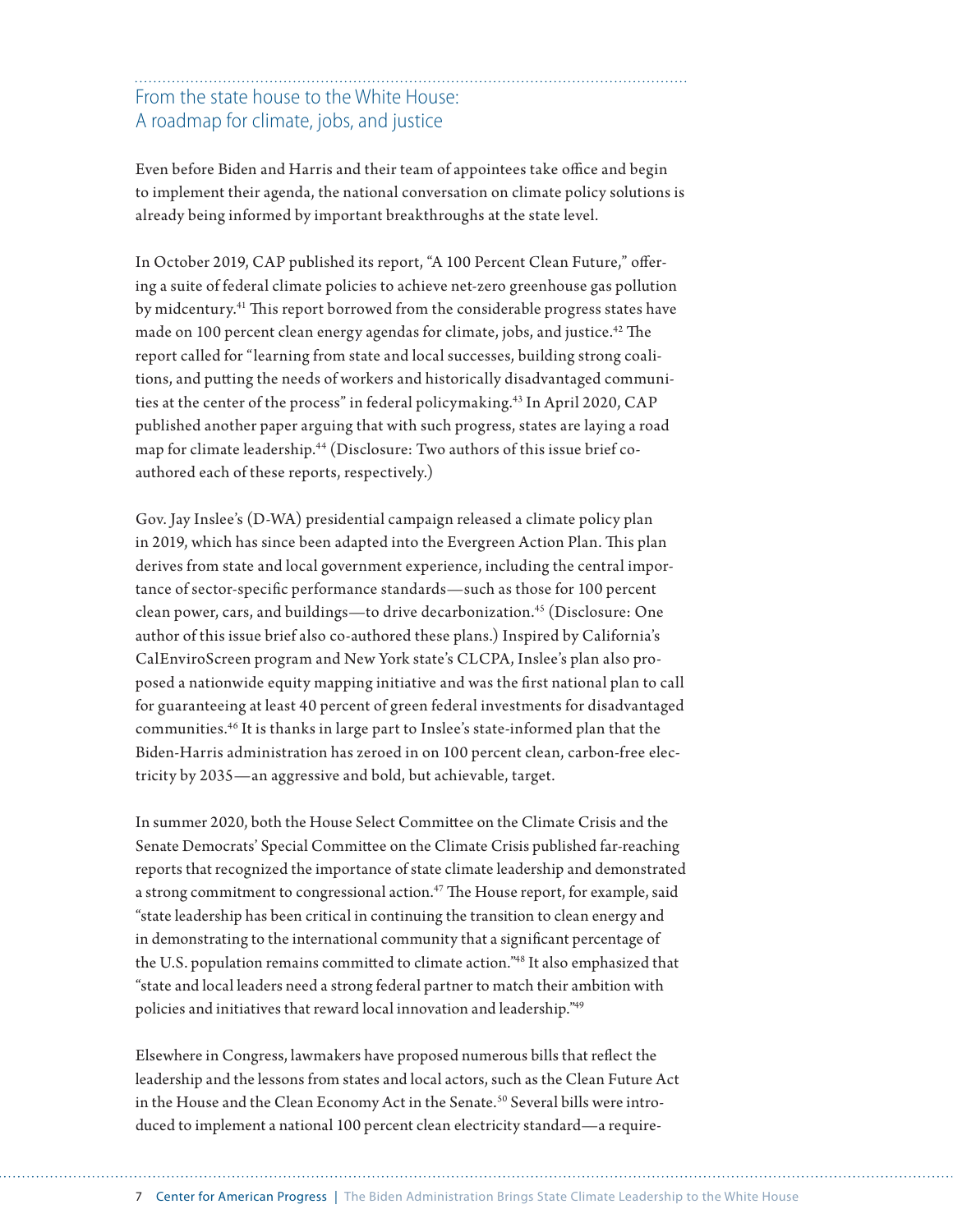ment that has been enshrined in law in 10 states and territories, most recently in Arizona.<sup>51</sup> A few bills also proposed the creation of a national clean energy accelerator, also known as a "green bank" or "climate bank," to mobilize major investments in clean energy jobs and industries—much like the institutions that have been created in 14 states and local jurisdictions from Connecticut to Colorado.<sup>52</sup> Sen. Jeff Merkley (D-OR) introduced legislation to provide expanded tax incentives for clean energy projects that meet certain high-road labor standards, which echoes Washington state's Clean Energy Transformation Act.53 The Climate Equity Act, proposed by Vice President-elect Harris in the Senate and Rep. Alexandria Ocasio-Cortez (D-NY) in the House, also borrows from New York's CLCPA, including a proposal for an equity screen on federal environmental regulations.<sup>54</sup>

In addition, the end-of-year COVID-19 relief and omnibus spending legislation passed by Congress in December 2020 included a nationwide phaseout of hydrofluorocarbons (HFCs)—a potent greenhouse gas that at least 16 states have already taken action to restrict.<sup>55</sup> Earlier this year, the U.S. Climate Alliance urged Congress to follow its lead on reducing HFCs, arguing that such action would not only help avoid the worst impacts of climate change but also "bring as many as 33,000 new manufacturing jobs to our states and communities and add approximately \$12.5 billion per year to the U.S. economy."<sup>56</sup> Already, Congress has followed the transformative climate leadership of states with action that will support good, family-wage jobs to build America's clean energy economy. And this is just the start.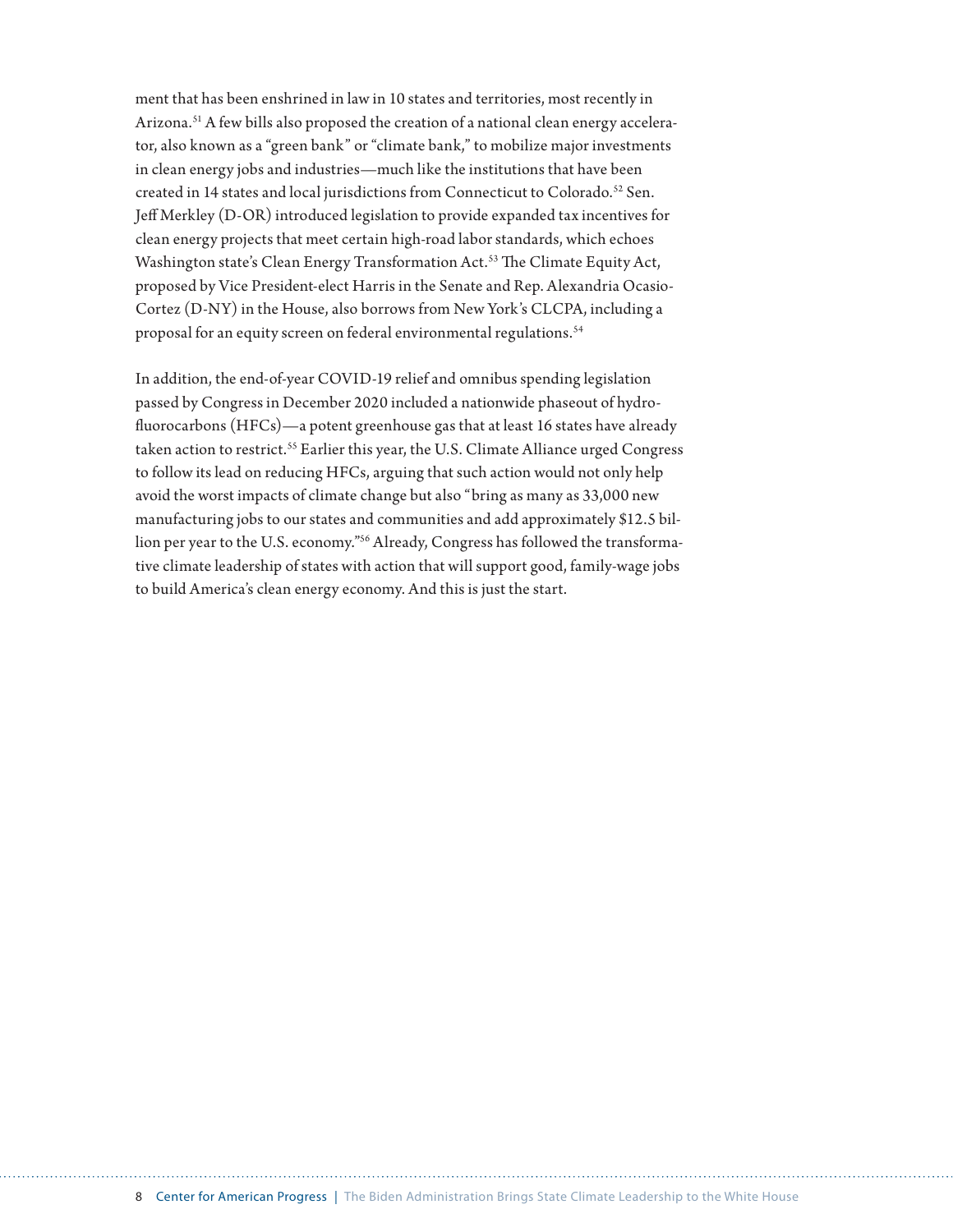# Conclusion

The Biden-Harris administration is taking office at the beginning of a critical decade, one in which the scientific community has said the United States and the world must move rapidly to transform the economy and reduce the greenhouse gas pollution that is driving climate change.<sup>57</sup> In America, every level of government and every industry must accelerate its pace of action. The new Biden administration and Congress must act boldly, and in doing so, they should borrow from states' considerable leadership. While this issue brief has catalogued some significant progress to date, no state, city, county, or tribal nation has implemented a fully adequate agenda to stop climate change and environmental racism and support good jobs and economic justice. Nonetheless, they have made crucial progress. From the seeds of their progress can grow the green shoots of full, nationwide action on climate change and a clean energy economic recovery.

This month, Joe Biden and Kamala Harris will take office with a team that is prepared for this essential mission.

*Sam Ricketts is a senior fellow for Energy and Environment Policy at the Center for American Progress. Christy Goldfuss is the senior vice president for Energy and Environment Policy at the Center. Aimee Barnes is the founder of Hua Nani Partners and a guest author working on state climate policy with the Energy and Environment Policy team at the Center.*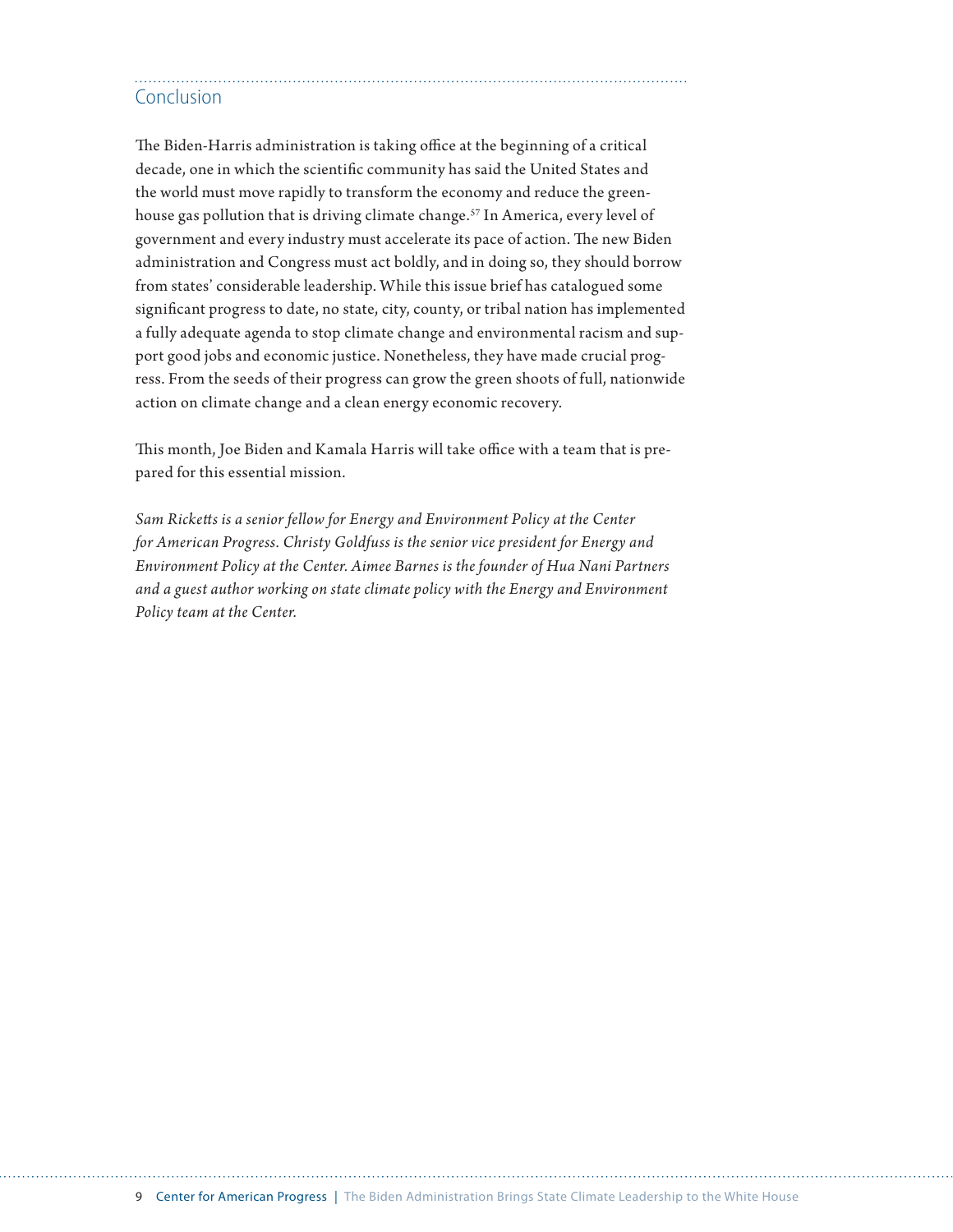## Endnotes

- 1 Sam Ricketts and others, "States Are Laying a Road Map for Climate Leadership" (Washington: Center for American Progress and League of Conservation Voters, 2020), available at [https://www.americanprogress.org/issues/green/](https://www.americanprogress.org/issues/green/reports/2020/04/30/484163/states-laying-road-map-climate-leadership/) [reports/2020/04/30/484163/states-laying-road-map](https://www.americanprogress.org/issues/green/reports/2020/04/30/484163/states-laying-road-map-climate-leadership/)[climate-leadership/.](https://www.americanprogress.org/issues/green/reports/2020/04/30/484163/states-laying-road-map-climate-leadership/)
- 2 Matt McGrath, "US formally withdraws from Paris Agreement," BBC, November 4, 2020, available at [https://www.](https://www.bbc.com/news/science-environment-54797743) [bbc.com/news/science-environment-54797743](https://www.bbc.com/news/science-environment-54797743); U.S. Climate Alliance, "Home," available at [http://www.usclima](http://www.usclimatealliance.org/)[tealliance.org/](http://www.usclimatealliance.org/) (last accessed January 2021).
- 3 See Figure 6 in Bentham Paulos, "Advancing Toward 100 Percent: State Policies, Programs, and Plans for Zero-Carbon Electricity" (Montpelier, VT: Clean Energy States Alliance, 2020), p. 6, available at [https://www.cesa.org/](https://www.cesa.org/wp-content/uploads/Advancing-Toward-100.pdf) [wp-content/uploads/Advancing-Toward-100.pdf](https://www.cesa.org/wp-content/uploads/Advancing-Toward-100.pdf).
- 4 Analysis conducted by the Energy Foundation, on file with Amy Fuerstenau and Curtis Seymour, AC Strategies.
- 5 Ricketts and others, "States Are Laying a Road Map for Climate Leadership."
- 6 U.S. Climate Alliance, "2020 Jobs in the Clean Energy Economy" (Washington: 2020), available at [https://www.](https://www.usclimatealliance.org/jobsreport) [usclimatealliance.org/jobsreport.](https://www.usclimatealliance.org/jobsreport)
- 7 Ibid.
- 8 Equitable and Just National Climate Platform, "Home," available at<https://ajustclimate.org/>(last accessed January 2021).
- 9 Matt Viser and Dino Grandoni, "Biden, in new climate plan, embraces more aggressive steps," *The Washington Post*, July 14, 2020, available at [https://www.washington](https://www.washingtonpost.com/politics/biden-set-to-offer-newly-ambitious-climate-goals/2020/07/14/39ced8b8-c578-11ea-b037-f9711f89ee46_story.html)[post.com/politics/biden-set-to-offer-newly-ambitious](https://www.washingtonpost.com/politics/biden-set-to-offer-newly-ambitious-climate-goals/2020/07/14/39ced8b8-c578-11ea-b037-f9711f89ee46_story.html)[climate-goals/2020/07/14/39ced8b8-c578-11ea-b037](https://www.washingtonpost.com/politics/biden-set-to-offer-newly-ambitious-climate-goals/2020/07/14/39ced8b8-c578-11ea-b037-f9711f89ee46_story.html) [f9711f89ee46\\_story.html.](https://www.washingtonpost.com/politics/biden-set-to-offer-newly-ambitious-climate-goals/2020/07/14/39ced8b8-c578-11ea-b037-f9711f89ee46_story.html)
- 10 David Roberts, "At last, a climate policy platform that can unite the left," Vox, July 9, 2020, available at [https://www.](https://www.vox.com/energy-and-environment/21252892/climate-change-democrats-joe-biden-renewable-energy-unions-environmental-justice) [vox.com/energy-and-environment/21252892/climate](https://www.vox.com/energy-and-environment/21252892/climate-change-democrats-joe-biden-renewable-energy-unions-environmental-justice)[change-democrats-joe-biden-renewable-energy-unions](https://www.vox.com/energy-and-environment/21252892/climate-change-democrats-joe-biden-renewable-energy-unions-environmental-justice)[environmental-justice](https://www.vox.com/energy-and-environment/21252892/climate-change-democrats-joe-biden-renewable-energy-unions-environmental-justice).
- 11 Biden-Harris Transition, "President-Elect Biden Announces Key Members of his Climate Team," Press release, December 17, 2020, available at [https://buildbackbetter.gov/](https://buildbackbetter.gov/press-releases/president-elect-biden-announces-key-members-of-his-climate-team/) [press-releases/president-elect-biden-announces-key](https://buildbackbetter.gov/press-releases/president-elect-biden-announces-key-members-of-his-climate-team/)[members-of-his-climate-team/](https://buildbackbetter.gov/press-releases/president-elect-biden-announces-key-members-of-his-climate-team/).
- 12 North Carolina Governor's Office, "North Carolina Clean Energy Plan," October 2019, available at [https://files.](https://files.nc.gov/governor/documents/files/NC_Clean_Energy_Plan_OCT_2019_.pdf) [nc.gov/governor/documents/files/NC\\_Clean\\_Energy\\_](https://files.nc.gov/governor/documents/files/NC_Clean_Energy_Plan_OCT_2019_.pdf) [Plan\\_OCT\\_2019\\_.pdf.](https://files.nc.gov/governor/documents/files/NC_Clean_Energy_Plan_OCT_2019_.pdf)
- 13 North Carolina Department of Environmental Quality, Secretary's Environmental Justice and Equity Board, available at https://deq.nc.gov/outreach-education/environmentaljustice/secretarys-environmental-justice-and-equityboard#subcommittee-materials (last accessed January 2021).
- 14 Rita Cliffton and Cathleen Kelly, "Building a Just Climate Future for North Carolina: 6 Ways State Leaders Can Create Safe and Healthy Communities and Ensure Access to Clean and Affordable Energy" (Washington: Center for American Progress, 2020), available at [https://www.american](https://www.americanprogress.org/issues/green/reports/2020/09/09/490114/building-just-climate-future-north-carolina/)[progress.org/issues/green/reports/2020/09/09/490114/](https://www.americanprogress.org/issues/green/reports/2020/09/09/490114/building-just-climate-future-north-carolina/) [building-just-climate-future-north-carolina/.](https://www.americanprogress.org/issues/green/reports/2020/09/09/490114/building-just-climate-future-north-carolina/)
- 15 James Bruggers, "A Southern Governor's Climate and Clean Energy Plan Aims for Zero Emissions," Inside Climate News, August 30, 2019, available at [https://insideclimatenews.](https://insideclimatenews.org/news/30082019/clean-energy-plan-north-carolina-governor-cooper-climate-change-hurricanes-duke-gop/) [org/news/30082019/clean-energy-plan-north-carolina](https://insideclimatenews.org/news/30082019/clean-energy-plan-north-carolina-governor-cooper-climate-change-hurricanes-duke-gop/)[governor-cooper-climate-change-hurricanes-duke-gop/](https://insideclimatenews.org/news/30082019/clean-energy-plan-north-carolina-governor-cooper-climate-change-hurricanes-duke-gop/).
- 16 Southern Environmental Law Center, "North Carolina Settlement Results in Largest Coal Ash Cleanup in America," Press release, December 31, 2019, available at [https://www.southernenvironment.org/news-and-press/](https://www.southernenvironment.org/news-and-press/press-releases/nc-settlement-results-in-largest-coal-ash-cleanup-in-america) [press-releases/nc-settlement-results-in-largest-coal-ash](https://www.southernenvironment.org/news-and-press/press-releases/nc-settlement-results-in-largest-coal-ash-cleanup-in-america)[cleanup-in-america](https://www.southernenvironment.org/news-and-press/press-releases/nc-settlement-results-in-largest-coal-ash-cleanup-in-america).

17 Juliet Eilperin, Brady Dennis, and John Muyskens, "Trump rolled back more than 125 environmental safeguards. Here's how.", *The Washington Post*, October 30, 2020, avail-able at [https://www.washingtonpost.com/graphics/2020/](https://www.washingtonpost.com/graphics/2020/climate-environment/trump-climate-environment-protections/) [climate-environment/trump-climate-environment-protec](https://www.washingtonpost.com/graphics/2020/climate-environment/trump-climate-environment-protections/)[tions/.](https://www.washingtonpost.com/graphics/2020/climate-environment/trump-climate-environment-protections/)

- 18 Melissa Nann Burke and Daniel Howes, "Granholm is Biden's Pick to Lead Energy Department," *The Detroit News*, October 15, 2020, available at [https://www.detroitnews.](https://www.detroitnews.com/story/news/politics/2020/12/15/granholm-bidens-pick-lead-energy-department/3913885001/) [com/story/news/politics/2020/12/15/granholm-bidens](https://www.detroitnews.com/story/news/politics/2020/12/15/granholm-bidens-pick-lead-energy-department/3913885001/)[pick-lead-energy-department/3913885001/](https://www.detroitnews.com/story/news/politics/2020/12/15/granholm-bidens-pick-lead-energy-department/3913885001/).
- 19 State of Michigan Former Governors, "Renewable Energy Package Will Create Jobs, Ensure Clean Affordable Energy for Michigan," Press release, October 6, 2008, available at [https://www.michigan.gov/formergover](https://www.michigan.gov/formergovernors/0,4584,7-212-96477_57648_21974-201273--,00.html)[nors/0,4584,7-212-96477\\_57648\\_21974-201273--,00.html](https://www.michigan.gov/formergovernors/0,4584,7-212-96477_57648_21974-201273--,00.html).
- 20 Martin Kushler, "Granholm will bring strong energy efficiency record to DOE," American Council for an Energy-Efficient Economy, December 18, 2020, available at [https://](https://www.aceee.org/blog-post/2020/12/granholm-will-bring-strong-energy-efficiency-record-doe) [www.aceee.org/blog-post/2020/12/granholm-will-bring](https://www.aceee.org/blog-post/2020/12/granholm-will-bring-strong-energy-efficiency-record-doe)[strong-energy-efficiency-record-doe.](https://www.aceee.org/blog-post/2020/12/granholm-will-bring-strong-energy-efficiency-record-doe)
- 21 Tom Perkins, "Could a Michigan green bank offer a blueprint for Biden's green recovery?", Energy News Network, December 9, 2020, available at [https://energynews.](https://energynews.us/2020/12/09/midwest/could-michigan-green-bank-offer-a-blueprint-for-bidens-green-recovery/) [us/2020/12/09/midwest/could-michigan-green-bank](https://energynews.us/2020/12/09/midwest/could-michigan-green-bank-offer-a-blueprint-for-bidens-green-recovery/)[offer-a-blueprint-for-bidens-green-recovery/](https://energynews.us/2020/12/09/midwest/could-michigan-green-bank-offer-a-blueprint-for-bidens-green-recovery/).
- 22 Zack Colman, "Biden set to supercharge clean energy push with \$40B stash," *Politico*,January 1, 2021, available at [https://www.politico.com/news/2021/01/01/biden](https://www.politico.com/news/2021/01/01/biden-clean-energy-453171)[clean-energy-453171](https://www.politico.com/news/2021/01/01/biden-clean-energy-453171); Equitable and Just National Climate Platform, "Home," available at <https://ajustclimate.org/> (last accessed January 2021).
- 23 Maxine Joselow, "Biden wants to end gas car sales. He hasn't said when," E&E News, October 29, 2020, available at <https://www.eenews.net/stories/1063717311>.
- 24 Jennifer Hijazi, "Unprecedented move by EPA puts 13 states in 'strange place,'" E&E News, September 20, 2019, available at<https://www.eenews.net/stories/1061140315>.
- 25 Office of Governor Gavin Newsom, "Governor Newsom Announces California Will Phase Out Gasoline-Powered Cars & Drastically Reduce Demand for Fossil Fuel in California's Fight Against Climate Change," Press release, September 23, 2020, available at [https://www.gov.ca.gov/2020/09/23/](https://www.gov.ca.gov/2020/09/23/governor-newsom-announces-california-will-phase-out-gasoline-powered-cars-drastically-reduce-demand-for-fossil-fuel-in-californias-fight-against-climate-change/) [governor-newsom-announces-california-will-phase-out](https://www.gov.ca.gov/2020/09/23/governor-newsom-announces-california-will-phase-out-gasoline-powered-cars-drastically-reduce-demand-for-fossil-fuel-in-californias-fight-against-climate-change/)[gasoline-powered-cars-drastically-reduce-demand-for](https://www.gov.ca.gov/2020/09/23/governor-newsom-announces-california-will-phase-out-gasoline-powered-cars-drastically-reduce-demand-for-fossil-fuel-in-californias-fight-against-climate-change/)[fossil-fuel-in-californias-fight-against-climate-change/;](https://www.gov.ca.gov/2020/09/23/governor-newsom-announces-california-will-phase-out-gasoline-powered-cars-drastically-reduce-demand-for-fossil-fuel-in-californias-fight-against-climate-change/) David Iaconangelo, "N.J. calls for 100% EVs by 2035, a first for East Coast," E&E News, October 19, 2020, available at <https://www.eenews.net/stories/1063716489>; Joseph Choi, "Massachusetts to require 100 percent of car sales to be electric by 2035," The Hill, January 5, 2021, available at [https://thehill.com/policy/energy-environment/532684](https://thehill.com/policy/energy-environment/532684-massachusetts-to-require-100-percent-of-car-sales-to-be) [massachusetts-to-require-100-percent-of-car-sales-to-be](https://thehill.com/policy/energy-environment/532684-massachusetts-to-require-100-percent-of-car-sales-to-be).
- 26 Juliet Eilperin and Brady Dennis, "Biden picks former EPA chief Gina McCarthy as White House climate czar," *The Washington Post*, December 15, 2020, available at [https://www.washingtonpost.com/climate-environ](https://www.washingtonpost.com/climate-environment/2020/12/15/gina-mccarthy-climate-change-czar-biden/)[ment/2020/12/15/gina-mccarthy-climate-change-czar](https://www.washingtonpost.com/climate-environment/2020/12/15/gina-mccarthy-climate-change-czar-biden/)[biden/](https://www.washingtonpost.com/climate-environment/2020/12/15/gina-mccarthy-climate-change-czar-biden/).
- 27 Bruce Ho, "Key Takeaways from the Latest RGGI Investment Report," Natural Resources Defense Council, October 9, 2019, available at [https://www.nrdc.org/experts/bruce-ho/](https://www.nrdc.org/experts/bruce-ho/key-takeaways-latest-rggi-investment-report) [key-takeaways-latest-rggi-investment-report](https://www.nrdc.org/experts/bruce-ho/key-takeaways-latest-rggi-investment-report); Connecticut Department of Environmental Protection, "Regional Greenhouse Gas Initiative," available at [https://www.dep.pa.gov/](https://www.dep.pa.gov/Citizens/climate/Pages/RGGI.aspx) [Citizens/climate/Pages/RGGI.aspx](https://www.dep.pa.gov/Citizens/climate/Pages/RGGI.aspx) (last accessed January 2021).
- 28 U.S. Department of Justice, "*Massachusetts v. EPA*," available at <https://www.justice.gov/enrd/massachusetts-v-epa> (last accessed January 2021).
- 29 Tim Sylvia, "New York launches largest renewable solicitation in US history," *PV-Magazine*, July 21, 2020, available at [https://pv-magazine-usa.com/2020/07/21/new-york](https://pv-magazine-usa.com/2020/07/21/new-york-launches-largest-renewable-solicitation-in-us-history/)[launches-largest-renewable-solicitation-in-us-history/](https://pv-magazine-usa.com/2020/07/21/new-york-launches-largest-renewable-solicitation-in-us-history/).